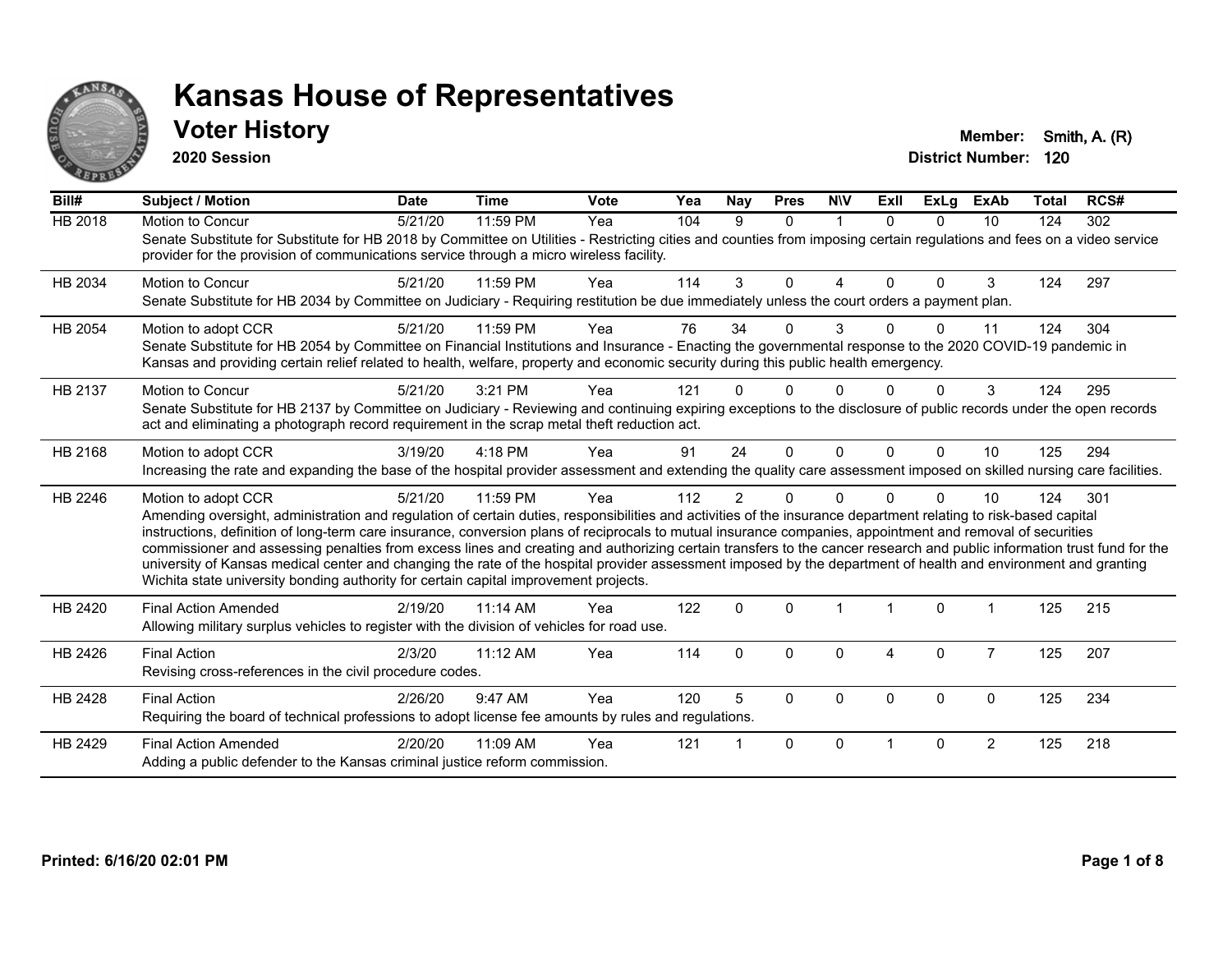

### **Voter History Member: Smith, A. (R)**

**2020 Session**

| Bill#          | <b>Subject / Motion</b>                                                                                                                                                                                                                                                    | <b>Date</b> | <b>Time</b> | <b>Vote</b> | Yea | <b>Nay</b> | <b>Pres</b>  | <b>NIV</b>   | Exll                 | ExLg         | <b>ExAb</b>    | <b>Total</b> | RCS# |
|----------------|----------------------------------------------------------------------------------------------------------------------------------------------------------------------------------------------------------------------------------------------------------------------------|-------------|-------------|-------------|-----|------------|--------------|--------------|----------------------|--------------|----------------|--------------|------|
| <b>HB 2432</b> | <b>Final Action Amended</b>                                                                                                                                                                                                                                                | 2/20/20     | 11:10 AM    | Yea         | 122 | $\Omega$   | $\mathbf{0}$ | $\mathbf{0}$ | 1                    | $\Omega$     | 2              | 125          | 219  |
|                | Creating the Kansas pesticide waste disposal program and allowing up to \$50,000 to be transferred annually from the Kansas agricultural remediation fund to a new<br>Kansas pesticide waste disposal fund.                                                                |             |             |             |     |            |              |              |                      |              |                |              |      |
| HB 2438        | <b>Final Action</b><br>Allowing certain exceptions to the confidentiality of state child death review board documents.                                                                                                                                                     | 2/26/20     | 9:48 AM     | Yea         | 125 | $\Omega$   | $\mathbf{0}$ | $\Omega$     | $\Omega$             | $\Omega$     | $\mathbf{0}$   | 125          | 235  |
| <b>HB 2447</b> | <b>Final Action Amended</b><br>Changing how two-way electronic audio-visual communication is used in courts.                                                                                                                                                               | 2/20/20     | 11:16 AM    | Yea         | 83  | 39         | $\mathbf{0}$ | $\mathbf 0$  | $\blacktriangleleft$ | $\mathbf{0}$ | $\overline{2}$ | 125          | 220  |
| HB 2448        | <b>Final Action Amended</b><br>Changing penalties for crimes related to motor vehicles.                                                                                                                                                                                    | 2/19/20     | 11:15 AM    | Yea         | 98  | 25         | $\mathbf 0$  | $\mathbf 0$  | $\mathbf{1}$         | 0            | $\mathbf{1}$   | 125          | 216  |
| HB 2449        | <b>Final Action</b><br>Changing the requirements for board of indigents' defense services appointments.                                                                                                                                                                    | 2/20/20     | $11:17$ AM  | Yea         | 99  | 23         | $\mathbf{0}$ | $\mathbf{0}$ | 1                    | $\Omega$     | $\overline{2}$ | 125          | 221  |
| HB 2451        | <b>Final Action</b><br>Amending Kansas department of agriculture division of animal health license, permit and registration renewal deadlines.                                                                                                                             | 2/20/20     | 11:18 AM    | Yea         | 122 | 0          | $\mathbf{0}$ | 0            | $\blacktriangleleft$ | $\Omega$     | $\overline{2}$ | 125          | 222  |
| HB 2452        | <b>Final Action</b><br>Creating the Kansas reading readiness act.                                                                                                                                                                                                          | 2/26/20     | 9:49 AM     | Yea         | 125 | $\Omega$   | $\Omega$     | $\Omega$     | $\Omega$             | $\Omega$     | $\mathbf 0$    | 125          | 236  |
| HB 2454        | <b>Final Action Amended</b><br>Self-storage unit rentals; sales and towing of property for nonpayment of rent or abandonment; contractual value of property.                                                                                                               | 2/19/20     | 11:17 AM    | Yea         | 114 | 9          | $\mathbf{0}$ | $\Omega$     |                      | $\Omega$     | $\mathbf{1}$   | 125          | 217  |
| HB 2456        | <b>Final Action</b><br>Clarifying the definition of the term "possession" in the Kansas criminal code.                                                                                                                                                                     | 2/26/20     | 9:50 AM     | Yea         | 124 |            | $\Omega$     | $\Omega$     | $\Omega$             | $\Omega$     | $\mathbf{0}$   | 125          | 237  |
| HB 2462        | <b>Final Action</b><br>Updating provisions related to the Kansas department of agriculture division of conservation.                                                                                                                                                       | 2/26/20     | 9:51 AM     | Yea         | 125 | $\Omega$   | $\mathbf{0}$ | $\Omega$     | $\mathbf{0}$         | $\Omega$     | $\mathbf{0}$   | 125          | 238  |
| HB 2463        | <b>Final Action Amended</b><br>Amending the Kansas pesticide law's licensure requirements and the Kansas chemigation safety law's permittee requirements.                                                                                                                  | 2/26/20     | 9:52 AM     | Yea         | 125 | $\Omega$   | $\Omega$     | $\Omega$     | $\Omega$             | $\Omega$     | $\Omega$       | 125          | 239  |
| HB 2464        | <b>Final Action Amended</b><br>Updating egg repacking requirements for retailers.                                                                                                                                                                                          | 2/26/20     | 9:53 AM     | Yea         | 121 |            | $\Omega$     | $\Omega$     | $\Omega$             | $\Omega$     | $\Omega$       | 125          | 240  |
| HB 2466        | <b>Final Action</b><br>Enacting the Kansas taxpayer protection act; requiring the signature and tax identification number of paid tax return preparers on income tax returns; authorizing<br>actions to enjoin paid tax return preparers from engaging in certain conduct. | 2/10/20     | 11:10 AM    | Yea         | 118 |            | $\Omega$     |              | $\mathcal{P}$        | $\Omega$     | 3              | 125          | 212  |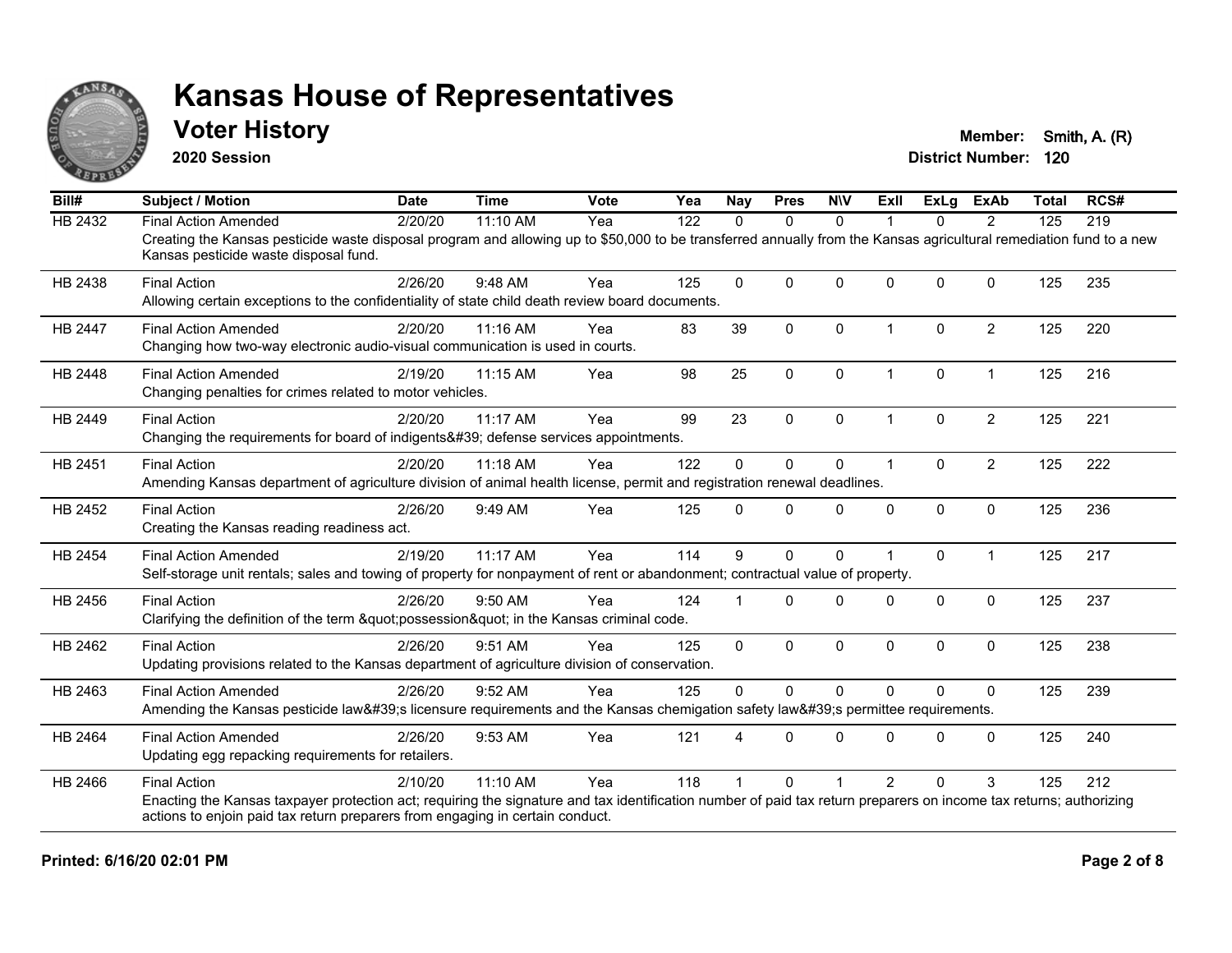

**2020 Session**

**Voter History Member: Smith, A. (R)** 

| Bill#   | <b>Subject / Motion</b>                                                                                                                                             | <b>Date</b> | <b>Time</b> | Vote | Yea | <b>Nay</b>     | <b>Pres</b>  | <b>NIV</b>  | ExII     | ExLa           | <b>ExAb</b>    | <b>Total</b> | RCS# |
|---------|---------------------------------------------------------------------------------------------------------------------------------------------------------------------|-------------|-------------|------|-----|----------------|--------------|-------------|----------|----------------|----------------|--------------|------|
| HB 2467 | <b>Final Action Amended</b>                                                                                                                                         | 2/7/20      | 4:10 PM     | Nay  | 105 | 15             | $\mathbf{0}$ | 3           | $\Omega$ | $\overline{2}$ | $\mathbf{0}$   | 125          | 211  |
|         | Removing the spousal exception from sexual battery and requiring a domestic violence offender assessment on a first conviction of domestic battery.                 |             |             |      |     |                |              |             |          |                |                |              |      |
| HB 2469 | <b>Final Action Amended</b>                                                                                                                                         | 2/26/20     | 9:54 AM     | Yea  | 120 | 5              | $\mathbf 0$  | $\Omega$    | $\Omega$ | $\Omega$       | 0              | 125          | 241  |
|         | Extending terminal medical release to inmates in the custody of the department of corrections with a condition likely to cause death within 120 days.               |             |             |      |     |                |              |             |          |                |                |              |      |
| HB 2470 | <b>Final Action</b>                                                                                                                                                 | 2/26/20     | $9:55$ AM   | Yea  | 125 | $\Omega$       | $\Omega$     | $\Omega$    | $\Omega$ | $\Omega$       | $\Omega$       | 125          | 242  |
|         | Clarifying jurisdiction and supervision of offenders in a certified drug abuse treatment program.                                                                   |             |             |      |     |                |              |             |          |                |                |              |      |
| HB 2479 | <b>Final Action</b>                                                                                                                                                 | 2/26/20     | $9:56$ AM   | Yea  | 125 | $\mathbf{0}$   | $\mathbf 0$  | $\Omega$    | $\Omega$ | $\Omega$       | $\mathbf 0$    | 125          | 243  |
|         | Codifying the NAIC corporate governance model regulation into statute.                                                                                              |             |             |      |     |                |              |             |          |                |                |              |      |
| HB 2480 | <b>Final Action</b>                                                                                                                                                 | 2/26/20     | 9:57 AM     | Yea  | 125 | $\Omega$       | $\Omega$     | $\Omega$    | $\Omega$ | $\Omega$       | $\mathbf{0}$   | 125          | 244  |
|         | Updating the definition of long-term care insurance contained in the long-term care insurance act.                                                                  |             |             |      |     |                |              |             |          |                |                |              |      |
| HB 2487 | <b>Emergency Final Action</b>                                                                                                                                       | 2/26/20     | 4:22 PM     | Yea  | 118 | $\overline{7}$ | $\mathbf{0}$ | $\mathbf 0$ | $\Omega$ | $\Omega$       | $\Omega$       | 125          | 262  |
|         | Including emotional disability rather than emotional disturbance in the definitions of "children with disabilities" and "individuals with disabilities. "           |             |             |      |     |                |              |             |          |                |                |              |      |
| HB 2490 | <b>Final Action</b>                                                                                                                                                 | 3/12/20     | 11:21 AM    | Yea  | 118 | $\overline{2}$ | $\mathbf{0}$ | $\Omega$    |          | $\Omega$       | 4              | 125          | 276  |
|         | Kansas corporation NOL carryforward extension.                                                                                                                      |             |             |      |     |                |              |             |          |                |                |              |      |
| HB 2495 | <b>Final Action</b>                                                                                                                                                 | 2/26/20     | 9:58 AM     | Yea  | 125 | $\Omega$       | $\mathbf{0}$ | $\Omega$    | $\Omega$ | $\Omega$       | $\Omega$       | 125          | 245  |
|         | Authorizing the crime victims compensation board to waive application time restrictions for a victim of a sexually violent crime to receive compensation for mental |             |             |      |     |                |              |             |          |                |                |              |      |
|         | health counseling.                                                                                                                                                  |             |             |      |     |                |              |             |          |                |                |              |      |
| HB 2496 | <b>Final Action</b>                                                                                                                                                 | 2/26/20     | 9:59 AM     | Yea  | 125 | $\Omega$       | $\Omega$     | $\Omega$    | $\Omega$ | $\Omega$       | $\Omega$       | 125          | 246  |
|         | Authorizing court services officers and community corrections officers to provide a certification of identification to offenders.                                   |             |             |      |     |                |              |             |          |                |                |              |      |
| HB 2500 | <b>Emergency Final Action Amended</b>                                                                                                                               | 2/20/20     | 11:48 AM    | Yea  | 122 | $\Omega$       | $\Omega$     | $\Omega$    |          | $\Omega$       | $\overline{2}$ | 125          | 226  |
|         | Amending the Kansas power of attorney act regarding the form of a power of attorney and the duties of third parties relying and acting on a power of attorney.      |             |             |      |     |                |              |             |          |                |                |              |      |
| HB 2501 | <b>Final Action Amended</b>                                                                                                                                         | 2/20/20     | 11:19 AM    | Yea  | 119 | 3              | $\Omega$     | $\Omega$    |          | $\Omega$       | $\overline{2}$ | 125          | 223  |
|         | Allowing salvage vehicle pools to apply for ownership documents for vehicles that are disclaimed by insurance companies.                                            |             |             |      |     |                |              |             |          |                |                |              |      |
| HB 2503 | <b>Final Action Amended</b>                                                                                                                                         | 2/26/20     | 10:00 AM    | Yea  | 125 | $\Omega$       | $\Omega$     | $\Omega$    | $\Omega$ | $\Omega$       | $\Omega$       | 125          | 247  |
|         | Authorizing the transfer of \$268,412,000 from the state general fund to the KPERS fund during fiscal year 2020 and eliminating certain level-dollar employer       |             |             |      |     |                |              |             |          |                |                |              |      |
|         | contribution payments.                                                                                                                                              |             |             |      |     |                |              |             |          |                |                |              |      |
| HB 2506 | <b>EFA Sub Bill Amended</b>                                                                                                                                         | 2/26/20     | 4:26 PM     | Yea  | 123 | $\mathcal{P}$  | $\Omega$     | $\Omega$    | $\Omega$ | $\Omega$       | $\Omega$       | 125          | 265  |
|         | Expanding the military spouse and servicemember's expedited licensure law to certain other license, certificate or registration applicants.                         |             |             |      |     |                |              |             |          |                |                |              |      |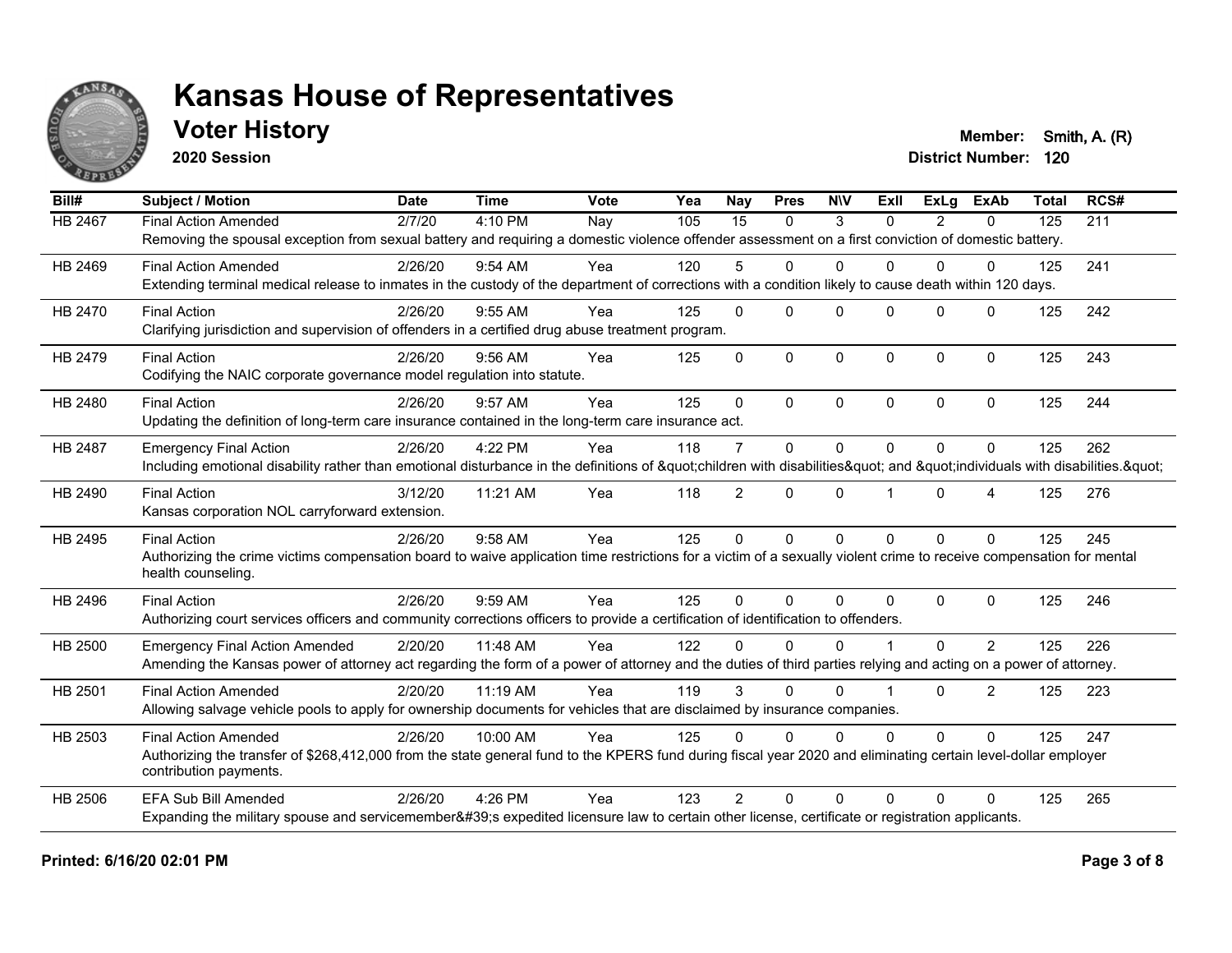

### **Voter History Member: Smith, A. (R)**

**2020 Session**

| Bill#   | Subject / Motion                                                                                                                                                                                                                                                                                                                                                                                                                                                                                                                                    | <b>Date</b> | <b>Time</b> | <b>Vote</b> | Yea | Nay            | <b>Pres</b>          | <b>NIV</b>   | <b>ExII</b> | ExLg         | <b>ExAb</b>    | <b>Total</b> | RCS# |
|---------|-----------------------------------------------------------------------------------------------------------------------------------------------------------------------------------------------------------------------------------------------------------------------------------------------------------------------------------------------------------------------------------------------------------------------------------------------------------------------------------------------------------------------------------------------------|-------------|-------------|-------------|-----|----------------|----------------------|--------------|-------------|--------------|----------------|--------------|------|
| HB 2507 | <b>Final Action Amended</b><br>Liability protection for businesses that participate in high school work-based learning programs.                                                                                                                                                                                                                                                                                                                                                                                                                    | 2/26/20     | 10:01 AM    | Nay         | 97  | 27             | $\blacktriangleleft$ | $\Omega$     | $\Omega$    | $\Omega$     | $\Omega$       | 125          | 248  |
| HB 2509 | <b>Emergency Final Action</b><br>Vacating certain blocks in the original town plat set aside for a college and a park of the city of Americus and vesting fee simple title in the city.                                                                                                                                                                                                                                                                                                                                                             | 2/26/20     | 4:22 PM     | Yea         | 122 | 3              | $\mathbf{0}$         | $\Omega$     | $\Omega$    | $\Omega$     | $\Omega$       | 125          | 263  |
| HB 2510 | <b>Emergency Final Action</b><br>Special districts may be dissolved and responsibilities assumed by a city.                                                                                                                                                                                                                                                                                                                                                                                                                                         | 2/26/20     | 4:29 PM     | Yea         | 122 | 3              | $\Omega$             | $\Omega$     | U           | $\Omega$     | $\mathbf 0$    | 125          | 267  |
| HB 2510 | Motion to adopt CCR<br>Creating the Kansas promise scholarship act; requiring a Kansas foster care children annual academic report card; authorizing the state board of regents on behalf of<br>Kansas state university to sell certain real property in Saline county; providing payment or waiver of tuition for certain dually or concurrently enrolled students;<br>authorizing the practice of the healing arts by healing arts school clinics; providing ACT college entrance exams and workkeys assessments to nonpublic school<br>students. | 5/21/20     | 11:59 PM    | Yea         | 110 | 3              | $\Omega$             |              | U           | $\Omega$     | 10             | 124          | 300  |
| HB 2515 | <b>Emergency Final Action Amended</b><br>Creating the Kansas promise scholarship program.                                                                                                                                                                                                                                                                                                                                                                                                                                                           | 2/20/20     | 11:47 AM    | Yea         | 116 | 6              | $\Omega$             | $\Omega$     | 1           | $\Omega$     | $\overline{2}$ | 125          | 225  |
| HB 2516 | <b>Final Action Amended</b><br>Enacting the first-time home buyer savings account act.                                                                                                                                                                                                                                                                                                                                                                                                                                                              | 2/26/20     | 10:03 AM    | Yea         | 123 | $\overline{2}$ | $\mathbf{0}$         | $\Omega$     | $\Omega$    | $\Omega$     | $\mathbf 0$    | 125          | 249  |
| HB 2518 | <b>Final Action</b><br>Counting any crime with a domestic violence designation as a prior conviction under domestic battery.                                                                                                                                                                                                                                                                                                                                                                                                                        | 2/26/20     | 10:04 AM    | Yea         | 125 | $\Omega$       | $\mathbf{0}$         | $\Omega$     | $\Omega$    | $\Omega$     | $\Omega$       | 125          | 250  |
| HB 2521 | <b>Emergency Final Action Amended</b><br>Enacting the revised uniform athlete agents act.                                                                                                                                                                                                                                                                                                                                                                                                                                                           | 2/20/20     | 11:49 AM    | Yea         | 122 | $\Omega$       | $\mathbf 0$          | $\mathbf 0$  |             | $\mathbf{0}$ | $\overline{2}$ | 125          | 227  |
| HB 2524 | <b>Final Action</b><br>Updating motor carrier laws and regulation of motor carriers by the state corporation commission.                                                                                                                                                                                                                                                                                                                                                                                                                            | 2/17/20     | 11:24 AM    | Yea         | 118 | $\Omega$       | $\Omega$             | $\Omega$     | 3           | $\Omega$     | $\overline{4}$ | 125          | 213  |
| HB 2528 | <b>Final Action</b><br>Providing for all vehicles more than 35 years old to qualify as an antique vehicle.                                                                                                                                                                                                                                                                                                                                                                                                                                          | 2/26/20     | 10:05 AM    | Yea         | 124 | 1              | $\mathbf{0}$         | $\mathbf{0}$ | $\Omega$    | $\Omega$     | $\mathbf{0}$   | 125          | 251  |
| HB 2540 | <b>Emergency Final Action Amended</b><br>Requiring moneys attributable to at-risk student weighting be expended for approved at-risk educational programs.                                                                                                                                                                                                                                                                                                                                                                                          | 2/26/20     | 4:37 PM     | Yea         | 111 | 14             | $\Omega$             | $\Omega$     | 0           | $\mathbf 0$  | $\mathbf 0$    | 125          | 274  |
| HB 2546 | <b>Final Action</b><br>Creating the crime of sexual extortion and adding the crime to the Kansas offender registration act.                                                                                                                                                                                                                                                                                                                                                                                                                         | 2/26/20     | 10:06 AM    | Yea         | 125 | 0              | 0                    | $\mathbf 0$  | $\Omega$    | $\Omega$     | $\mathbf 0$    | 125          | 252  |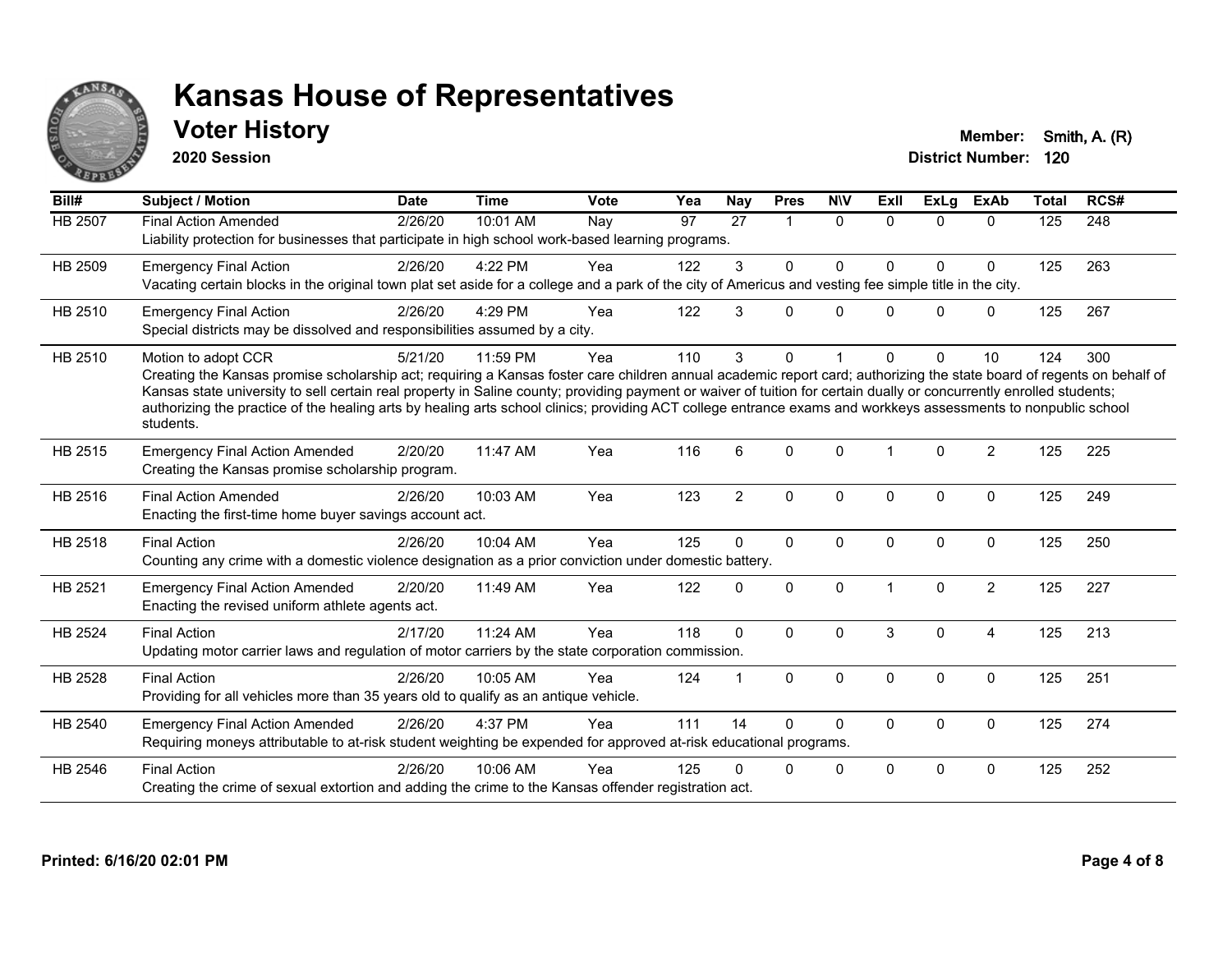

**2020 Session**

**Voter History Member: Smith, A. (R)** 

| Bill#          | <b>Subject / Motion</b>                                                                                                                                                                                                                                                                                         | <b>Date</b> | <b>Time</b> | Vote | Yea | <b>Nay</b>     | <b>Pres</b>  | <b>NIV</b>   | <b>Exll</b>    | ExLg         | <b>ExAb</b>    | <b>Total</b> | RCS# |
|----------------|-----------------------------------------------------------------------------------------------------------------------------------------------------------------------------------------------------------------------------------------------------------------------------------------------------------------|-------------|-------------|------|-----|----------------|--------------|--------------|----------------|--------------|----------------|--------------|------|
| HB 2547        | <b>Final Action Amended</b><br>Making changes to suspended drivers' license requirements.                                                                                                                                                                                                                       | 2/26/20     | 10:07 AM    | Yea  | 125 | $\mathbf{0}$   | $\mathbf 0$  | $\mathbf{0}$ | $\mathbf{0}$   | $\Omega$     | $\mathbf{0}$   | 125          | 253  |
| <b>HB 2548</b> | <b>Final Action Amended</b><br>Claims against the state submitted by the Joint Committee on Special Claims Against the State.                                                                                                                                                                                   | 3/13/20     | 8:19 AM     | Yea  | 115 |                | $\Omega$     | $\Omega$     | $\overline{2}$ | $\Omega$     | $\overline{7}$ | 125          | 282  |
| <b>HB 2554</b> | <b>Final Action</b><br>Enacting the uniform fiduciary income and principal act (UFIPA).                                                                                                                                                                                                                         | 2/26/20     | 10:08 AM    | Yea  | 125 | $\Omega$       | $\mathbf{0}$ | $\Omega$     | $\Omega$       | $\Omega$     | $\Omega$       | 125          | 254  |
| HB 2571        | <b>Final Action Amended</b><br>Club and drinking establishment liquor license eligibility; spouse is a law enforcement officer in another county.                                                                                                                                                               | 3/12/20     | 11:22 AM    | Yea  | 108 | 12             | $\Omega$     | $\mathbf{0}$ | 1              | $\mathbf{0}$ | 4              | 125          | 277  |
| HB 2575        | <b>Emergency Final Action Amended</b><br>Amending the Kansas drycleaner environmental response act to change the required deductible rate, environmental surcharge rate and penalty fine amount.                                                                                                                | 2/26/20     | 4:31 PM     | Yea  | 95  | 29             |              | $\Omega$     | $\Omega$       | $\Omega$     | $\Omega$       | 125          | 269  |
| HB 2583        | <b>Emergency Final Action</b><br>Clarify the vacation of territory from city boundaries or release of easements.                                                                                                                                                                                                | 2/26/20     | 4:35 PM     | Yea  | 124 |                | $\Omega$     | $\Omega$     | 0              | $\Omega$     | $\Omega$       | 125          | 273  |
| HB 2585        | <b>Emergency Final Action Amended</b><br>Amending the Kansas drycleaner environmental response act to change the required deductible rate, environmental surcharge rate and penalty fine amount.                                                                                                                | 2/26/20     | 4:27 PM     | Yea  | 123 | $\overline{2}$ | $\Omega$     | $\Omega$     | $\Omega$       | $\Omega$     | $\Omega$       | 125          | 266  |
| HB 2585        | <b>Motion to Concur</b><br>Senate Substitute for HB 2585 by Committee on Utilities - Exempting certain public utilities from Kansas income taxation and allowing the state corporation<br>commission to approve certain contract and reduced electric rates and associated cost recovery from all rate classes. | 5/21/20     | 3:59 PM     | Yea  | 75  | 45             |              | $\Omega$     | 0              | <sup>0</sup> | 3              | 124          | 296  |
| <b>HB 2587</b> | <b>Final Action</b><br>Allowing venue for an agency adoption to be where a state agency or their subcontracting agencies have offices when the state is the agency.                                                                                                                                             | 2/26/20     | 10:09 AM    | Yea  | 124 |                | $\Omega$     | $\Omega$     | 0              | 0            | $\Omega$       | 125          | 255  |
| HB 2595        | <b>Final Action Amended</b><br>Eliminating the 30-day delay before offering state surplus property for sale to the general public.                                                                                                                                                                              | 2/20/20     | 11:20 AM    | Yea  | 118 | 3              |              | $\Omega$     |                | $\Omega$     | $\overline{2}$ | 125          | 224  |
| HB 2596        | <b>Final Action Amended</b><br>Allowing an alcoholic liquor manufacturer to obtain a drinking establishment license under certain conditions.                                                                                                                                                                   | 3/12/20     | 11:23 AM    | Yea  | 113 |                | $\Omega$     | $\Omega$     |                | $\Omega$     | $\overline{4}$ | 125          | 278  |
| HB 2618        | <b>Emergency Final Action Amended</b><br>Establishing a state broadband grant program under the department of commerce to encourage the deployment of broadband in the state.                                                                                                                                   | 2/26/20     | 4:33 PM     | Yea  | 120 |                | $\Omega$     | $\Omega$     | $\Omega$       | $\Omega$     | $\Omega$       | 125          | 271  |
| HB 2619        | <b>Final Action</b><br>Adjusting the frequency of the KPERS actuarial experience study.                                                                                                                                                                                                                         | 2/26/20     | 10:10 AM    | Yea  | 118 |                | $\Omega$     | $\Omega$     | U              | $\Omega$     | $\Omega$       | 125          | 256  |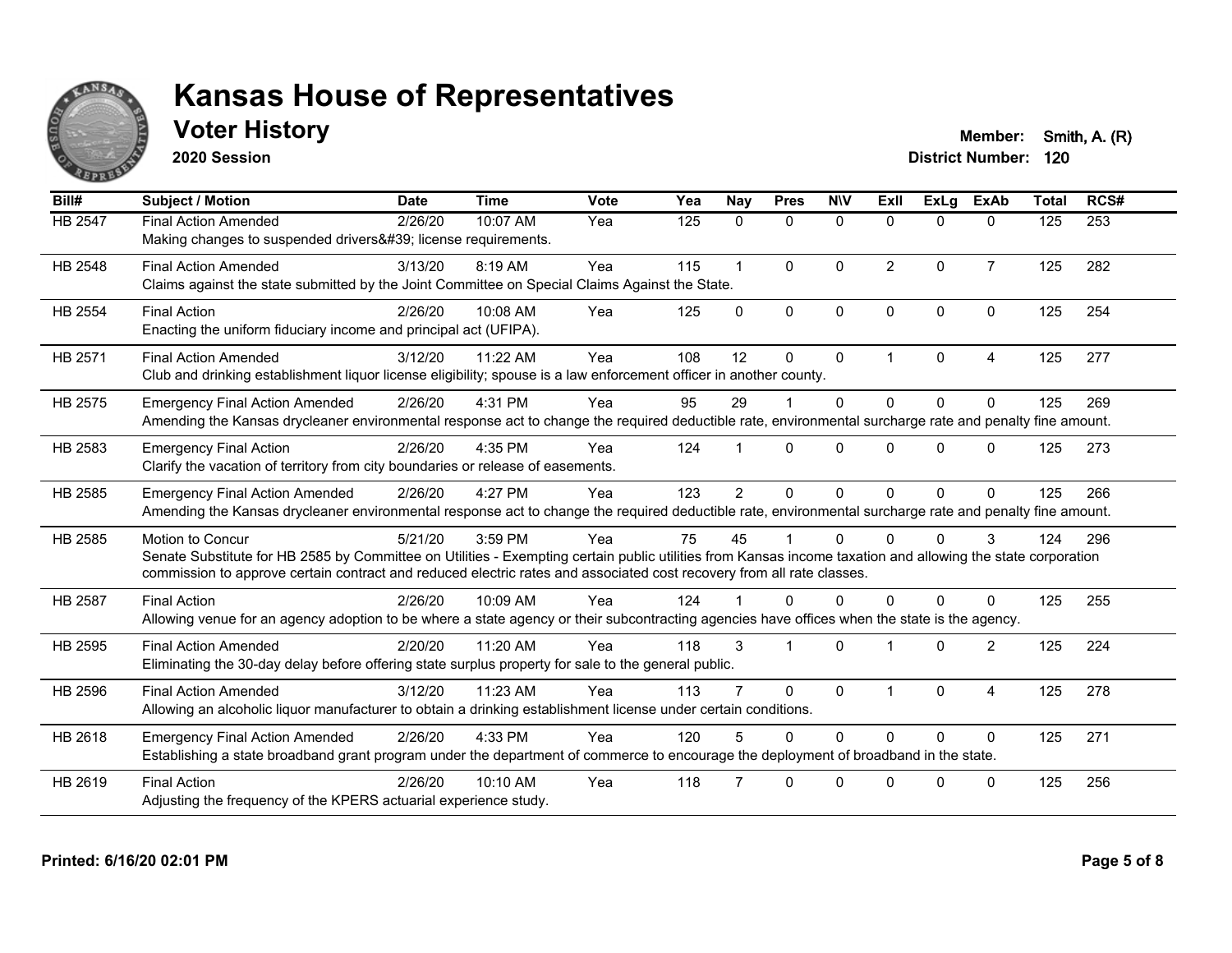

### **Voter History Member: Smith, A. (R)**

**2020 Session**

| Bill#           | <b>Subject / Motion</b>                                                                                                                                                                                                                                                                                                                                                                                                                                                                                                                                                                                                                                                                                                                                                                                                                                                                                                                                                                                       | <b>Date</b> | <b>Time</b> | <b>Vote</b> | Yea | <b>Nay</b> | <b>Pres</b>    | <b>NIV</b>   | ExII           | <b>ExLg</b> | <b>ExAb</b>    | Total | RCS# |
|-----------------|---------------------------------------------------------------------------------------------------------------------------------------------------------------------------------------------------------------------------------------------------------------------------------------------------------------------------------------------------------------------------------------------------------------------------------------------------------------------------------------------------------------------------------------------------------------------------------------------------------------------------------------------------------------------------------------------------------------------------------------------------------------------------------------------------------------------------------------------------------------------------------------------------------------------------------------------------------------------------------------------------------------|-------------|-------------|-------------|-----|------------|----------------|--------------|----------------|-------------|----------------|-------|------|
| HB 2619         | Motion to Concur<br>Senate Substitute for HB 2619 by Committee on Financial Institutions and Insurance - Enacting the Kansas economic recovery loan deposit program, updating field of<br>membership requirements of credit unions and allowing privilege tax deductions on agricultural real estate loans and single family residence loans.                                                                                                                                                                                                                                                                                                                                                                                                                                                                                                                                                                                                                                                                 | 5/21/20     | 11:59 PM    | Yea         | 114 | 3          | $\Omega$       | $\Omega$     | $\Omega$       | $\Omega$    | $\overline{7}$ | 124   | 298  |
| HB 2646         | <b>Final Action</b><br>Allowing the attorney general to coordinate training for law enforcement agencies on missing and murdered indigenous people.                                                                                                                                                                                                                                                                                                                                                                                                                                                                                                                                                                                                                                                                                                                                                                                                                                                           | 2/26/20     | 10:11 AM    | Yea         | 125 | 0          | 0              | <sup>0</sup> |                | U           | 0              | 125   | 257  |
| HB 2689         | <b>Final Action Amended</b><br>Amending the angel investor tax credit with respect to the definition of qualified securities, tax credit limitations and amounts, investor requirements and extending the<br>date that credits may be allowed.                                                                                                                                                                                                                                                                                                                                                                                                                                                                                                                                                                                                                                                                                                                                                                | 3/13/20     | 8:23 AM     | Yea         | 103 | 12         |                | <sup>0</sup> |                | $\Omega$    | $\overline{7}$ | 125   | 283  |
| HB 2695         | <b>Emergency Final Action</b><br>Allowing special agents from the department of corrections to attend the Kansas law enforcement training center.                                                                                                                                                                                                                                                                                                                                                                                                                                                                                                                                                                                                                                                                                                                                                                                                                                                             | 2/26/20     | 4:34 PM     | Yea         | 125 | 0          | $\Omega$       | $\Omega$     | $\Omega$       | $\Omega$    | 0              | 125   | 272  |
| HB 2699         | <b>Final Action</b><br>Requiring court services officers to assist with child in need of care cases when directed by a judge.                                                                                                                                                                                                                                                                                                                                                                                                                                                                                                                                                                                                                                                                                                                                                                                                                                                                                 | 2/26/20     | 10:13 AM    | Yea         | 105 | 20         | $\Omega$       | $\Omega$     | $\Omega$       | $\Omega$    | $\Omega$       | 125   | 258  |
| HB 2702         | <b>Emergency Final Action</b><br>Decoupling the KIT and KIR workforce training programs from the high performance incentive fund program and enhancing the workforce training tax credit.                                                                                                                                                                                                                                                                                                                                                                                                                                                                                                                                                                                                                                                                                                                                                                                                                     | 2/26/20     | 4:32 PM     | Yea         | 125 | $\Omega$   | $\overline{0}$ | $\mathbf{0}$ | $\Omega$       | $\Omega$    | $\Omega$       | 125   | 270  |
| HB 2702         | Motion to adopt CCR<br>Enacting the Kansas taxpayer protection act; establishing notice and public hearing requirements prior to approval by a governing body to exceed its revenue neutral<br>rate for the imposition of property tax and discontinuing the city and county tax lid; providing a waiver of interest and fees on certain delinquent property taxes for a<br>period of time and delaying preparation of delinquent real estate tax list and notice; prohibiting valuation increase for real property solely as the result of normal repair,<br>replacement or maintenance of existing structure; providing for county treasurers to establish a payment plan for the payment of delinquent or nondelinquent taxes;<br>requiring the state board of tax appeals to serve orders and notices by electronic means if requested by the party; prohibiting county appraisers and the state board of<br>tax appeals from increasing the valuation of county appraised property in valuation appeals. | 5/21/20     | 11:59 PM    | Yea         | 89  | 28         | 0              | $\Omega$     | U              | $\Omega$    | 7              | 124   | 299  |
| HB 2708         | <b>Emergency Final Action</b><br>Creating a drug abuse treatment program for people on diversion and allowing county attorneys to enter into agreements with court services and community<br>corrections for supervision.                                                                                                                                                                                                                                                                                                                                                                                                                                                                                                                                                                                                                                                                                                                                                                                     | 2/26/20     | 4:23 PM     | Yea         | 125 | 0          | 0              | $\Omega$     | $\Omega$       | $\Omega$    | $\Omega$       | 125   | 264  |
| HB 2713         | <b>Emergency Final Action Amended</b><br>Enacting the revised uniform law on notarial acts.                                                                                                                                                                                                                                                                                                                                                                                                                                                                                                                                                                                                                                                                                                                                                                                                                                                                                                                   | 2/26/20     | 4:30 PM     | Yea         | 122 | 3          | 0              | $\mathbf 0$  | $\mathbf 0$    | $\mathbf 0$ | 0              | 125   | 268  |
| <b>HCR 5025</b> | <b>EFA Amend and Debate</b><br>Ratifying and providing the continuation of the March 12, 2020, state of disaster emergency declaration for the state of Kansas.                                                                                                                                                                                                                                                                                                                                                                                                                                                                                                                                                                                                                                                                                                                                                                                                                                               | 3/13/20     | 11:21 AM    | Yea         | 116 | 0          | 0              | <sup>0</sup> | $\overline{2}$ | 0           | $\overline{7}$ | 125   | 284  |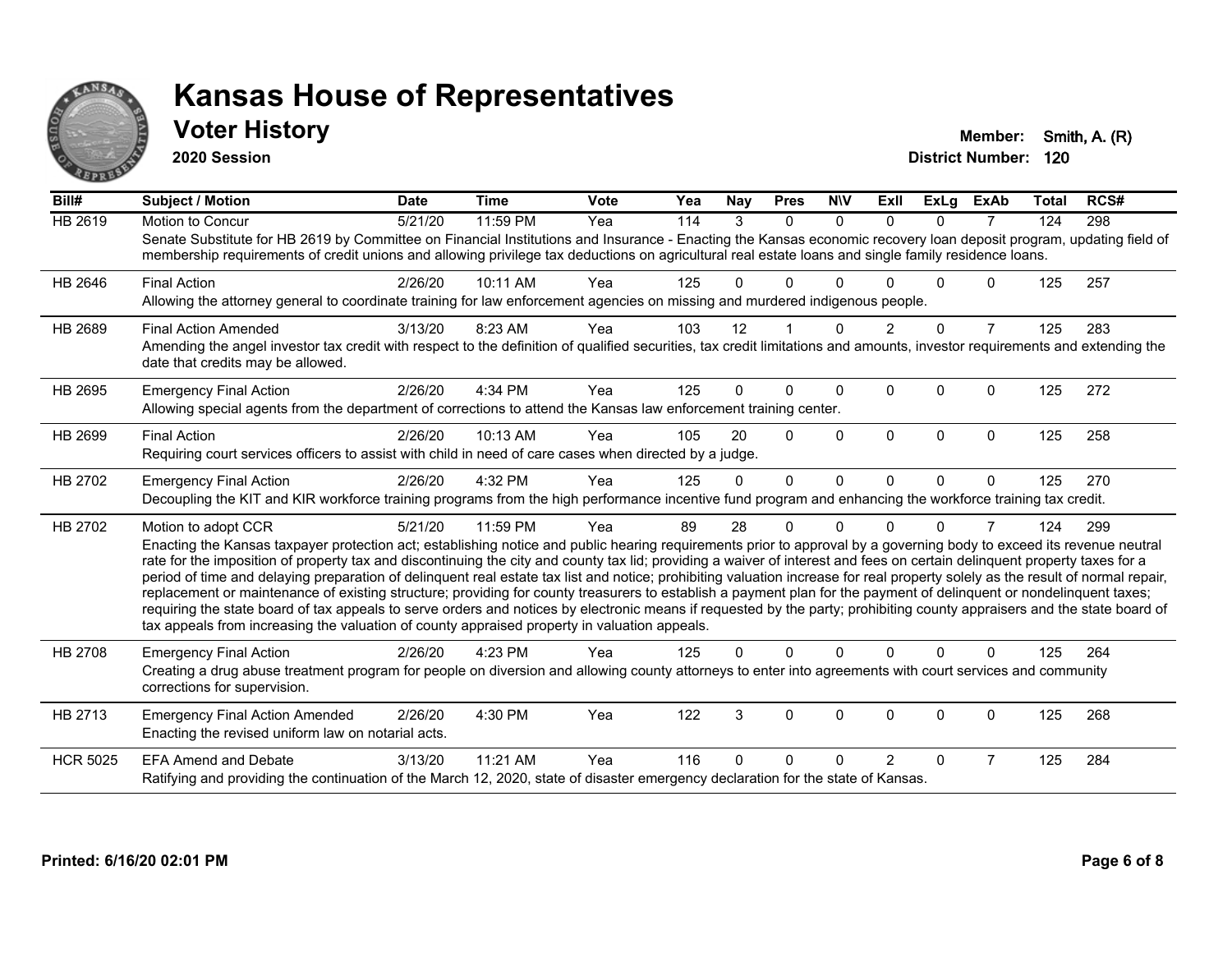

### **Voter History Member: Smith, A. (R)**

**2020 Session**

| Bill#           | <b>Subject / Motion</b>                                                                                                                                                                                                                                                           | <b>Date</b> | <b>Time</b> | <b>Vote</b> | Yea | <b>Nay</b>    | <b>Pres</b> | <b>NIV</b>   | ExII           | <b>ExLg</b>    | <b>ExAb</b> | <b>Total</b> | RCS# |
|-----------------|-----------------------------------------------------------------------------------------------------------------------------------------------------------------------------------------------------------------------------------------------------------------------------------|-------------|-------------|-------------|-----|---------------|-------------|--------------|----------------|----------------|-------------|--------------|------|
| <b>HCR 5025</b> | Motion to adopt CCR<br>Ratifying and providing the continuation of the March 12, 2020, state of disaster emergency declaration for the state of Kansas, subject to limitations.                                                                                                   | 3/19/20     | 4:11 PM     | Yea         | 115 | $\Omega$      | 0           | 0            | <sup>n</sup>   | 0              | 10          | 125          | 293  |
| <b>SB 27</b>    | <b>EFA Amend and Debate</b><br>House Substitute for SB 27 by Committee on Commerce, Labor and Economic Development - Providing for a maximum of 26 weeks of unemployment insurance<br>benefits and compensation for the pre-payment waiting period.                               | 3/17/20     | $1:02$ PM   | Yea         | 119 |               |             | N            |                |                |             | 125          | 288  |
| <b>SB 66</b>    | Motion to adopt CCR<br>Appropriations for Fy 2020, 2021 and 2022 for various state agencies.                                                                                                                                                                                      | 3/19/20     | 3:52 PM     | Yea         | 99  | 16            | $\Omega$    | $\mathbf{0}$ | $\Omega$       | O              | 10          | 125          | 292  |
| SB 102          | <b>EFA Amend and Debate</b><br>House Substitutes for SB 102 by Committee on Judiciary - Allowing the chief justice of the Kansas supreme court to extend or suspend deadlines or time limitations to<br>secure the health and safety of court users, staff and judicial officers. | 3/16/20     | 12:13 PM    | Yea         | 113 | 5             | 0           | 0            | 3              | 0              | 4           | 125          | 285  |
| <b>SB 142</b>   | EFA Sub Bill Amended<br>House Substitute for SB No. 142 by House Committee on K-12 Education Budget - Authorizing the state board of education to grant waivers for school districts from<br>the requirement to provide a minimum number of school hours during the school term.  | 3/17/20     | 10:31 AM    | Yea         | 117 | $\mathcal{P}$ | O           | ი            | 2              |                |             | 125          | 287  |
| <b>SB 155</b>   | <b>Final Action</b><br>Cemetery district territory deannexed from the territory of Valley Center.                                                                                                                                                                                 | 2/7/20      | 4:08 PM     | Yea         | 119 |               | $\Omega$    | 3            | $\Omega$       | $\mathfrak{p}$ | $\Omega$    | 125          | 210  |
| <b>SB 173</b>   | <b>EFA Amend and Debate</b><br>House Substitute for SB 173 by Committee on Appropriations - Providing for the Eisenhower legacy transportation plan.                                                                                                                              | 3/16/20     | 7:20 PM     | Yea         | 103 | 16            |             | 0            | $\overline{2}$ | $\Omega$       | 3           | 125          | 286  |
| <b>SB 173</b>   | Motion to adopt CCR<br>House Substitute for SB 173 by Committee on Appropriations - Providing for the Eisenhower legacy transportation plan.                                                                                                                                      | 3/19/20     | 12:04 PM    | Yea         | 112 | 3             | U           | 0            | <sup>0</sup>   | $\Omega$       | 10          | 125          | 291  |
| <b>SCR 1613</b> | <b>Final Action</b><br>Amending the bill of rights of the constitution of the state of Kansas to reserve to the people the right to regulate abortion through their elected state representatives<br>and senators.                                                                | 2/7/20      | 4:07 PM     | Yea         | 80  | 43            | ი           |              |                | 2              | 0           | 125          | 209  |